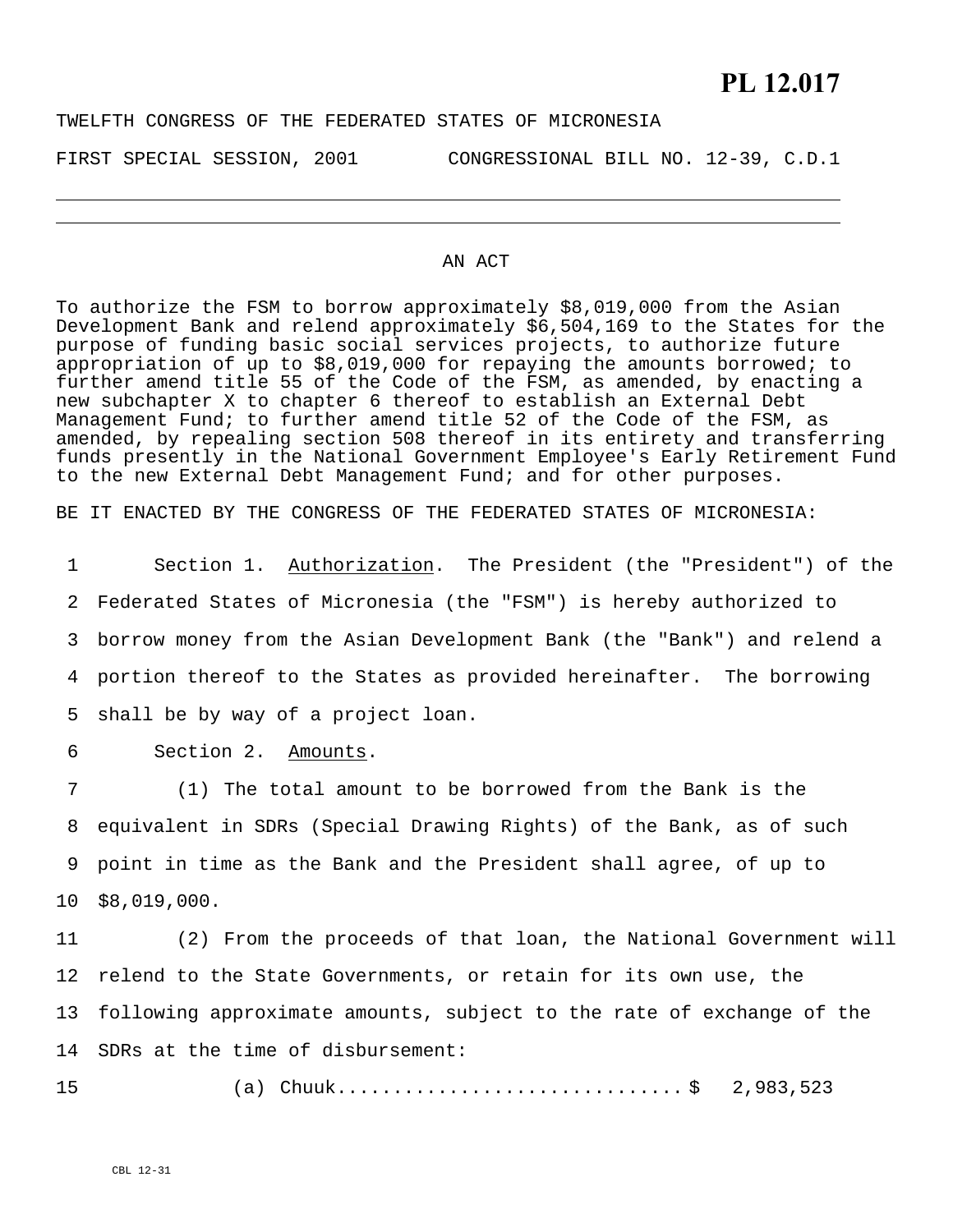CONGRESSIONAL BILL NO. 12-39, C.D.1

| 1  | 613,521                                                               |
|----|-----------------------------------------------------------------------|
| 2  | $(c)$ Pohnpei<br>1,914,311                                            |
| 3  | 992,815<br>(d)                                                        |
| 4  | 1,514,830<br>(e)                                                      |
| 5  | 8,019,000<br>(f)                                                      |
| 6  | Section 3. Financial Terms. The loan from the Bank and each of        |
| 7  | the loans thereunder to the States shall:                             |
| 8  | $(1)$ have an 8 year grace period for the repayment of principal;     |
| 9  | (2) bear interest at the rate of 1% per annum during the grace        |
| 10 | period and 1.5% thereafter; and                                       |
| 11 | (3) provide for the repayment of principal over a 24-year period      |
| 12 | commencing at the end of the grace period.                            |
| 13 | Section 4. Use of Proceeds. The loans will be for the purpose of      |
| 14 | funding basic social services in the FSM. Loan proceeds may be used   |
| 15 | only as provided in the loan agreements between the FSM and the Bank. |
| 16 | Section 5. Relending Conditions.                                      |
| 17 | (1) Relending of proceeds to a State shall be by way of Project       |
| 18 | Relending Agreements between the National Government and the State    |
|    | 19 which taken together:                                              |
| 20 | (a) place the foreign exchange risk on the State with                 |
| 21 | respect to disbursement of funds lent to the State and until the      |
| 22 | estimation and transfer process called for in subsection (c) below on |
| 23 | the National Government thereafter;                                   |
| 24 | (b) amend provisions relating to the Trust Account created            |
|    |                                                                       |

J.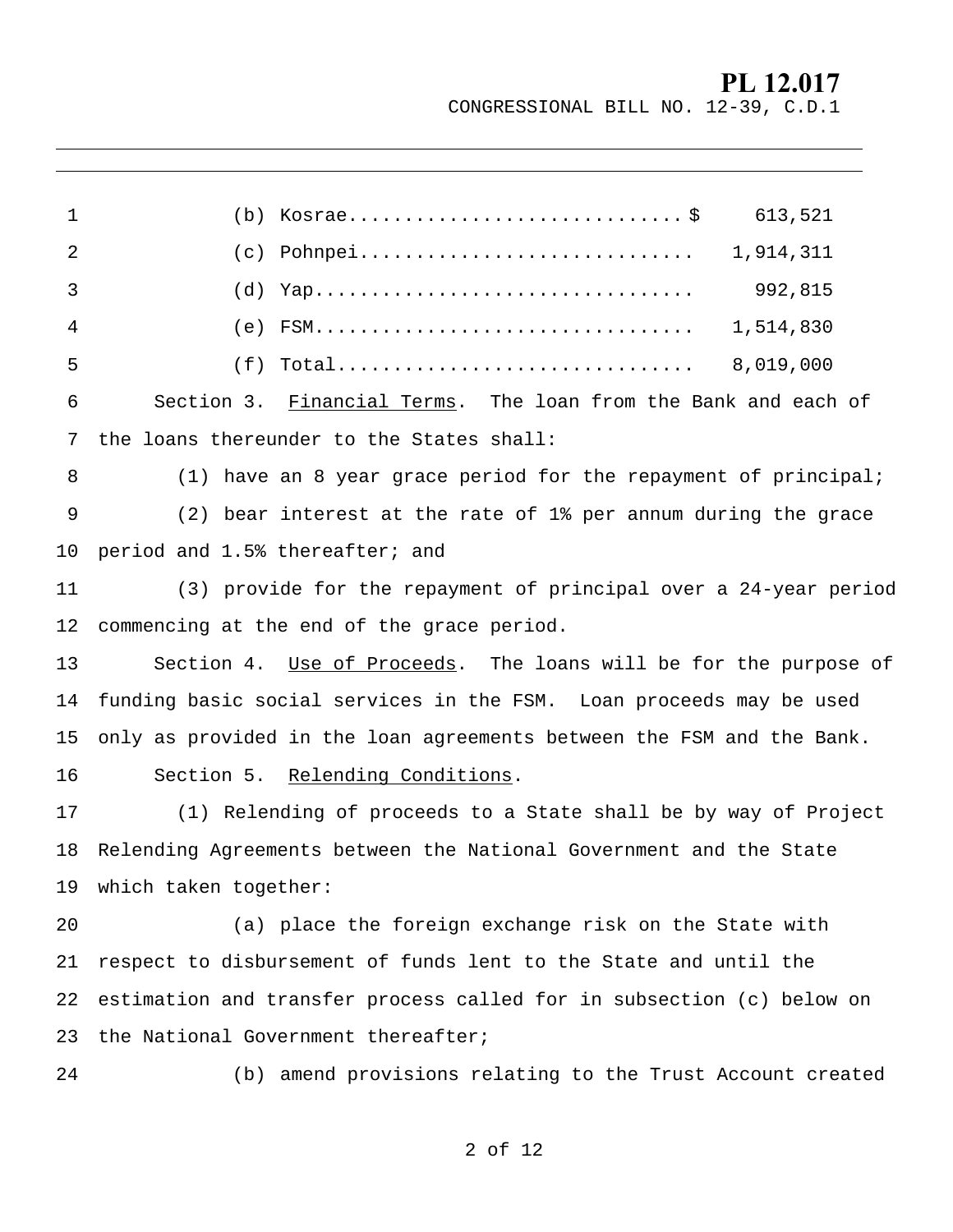CONGRESSIONAL BILL NO. 12-39, C.D.1

1 2 3 4 5 6 7 in the name of the State pursuant to the existing Financing Agreement between the National Government and the State with respect to the ADB Public Sector Reform Program so as to permit and require that Trust Account to be used, in conjunction with the External Debt Management Fund created by this act, for repayment of not just the Public Sector Reform Loan but also the Basic Social Services Loan from the National Government to the State and possibly other loans to the State;

8 9 10 11 12 (c) provide for annual estimation of the amount conservatively estimated to be needed as a sinking fund for repayment of all loan proceeds advanced to the State since the last estimate, followed by transfer of the amount so estimated from the Trust Account to the External Debt Management Fund created by this act;

13 14 15 (d) provide for disbursement to the State of funds remaining in the Trust Account after five years if and when all loans to be repaid from the Trust Account have been disbursed;

16 17 18 19 20 21 22 23 (e) provide that from and after completion of the estimation and possible disbursement process called for in subsection (c) of this section, the National Government shall bear the risk that funds in the Trust Account and the External Debt Management Fund may not be sufficient to repay all the loans intended to be repaid therefrom and the State shall be released from liability for any such shortfall except as otherwise expressly provided in the Relending Agreements;

24

J.

(f) contain such other provisions as the President or the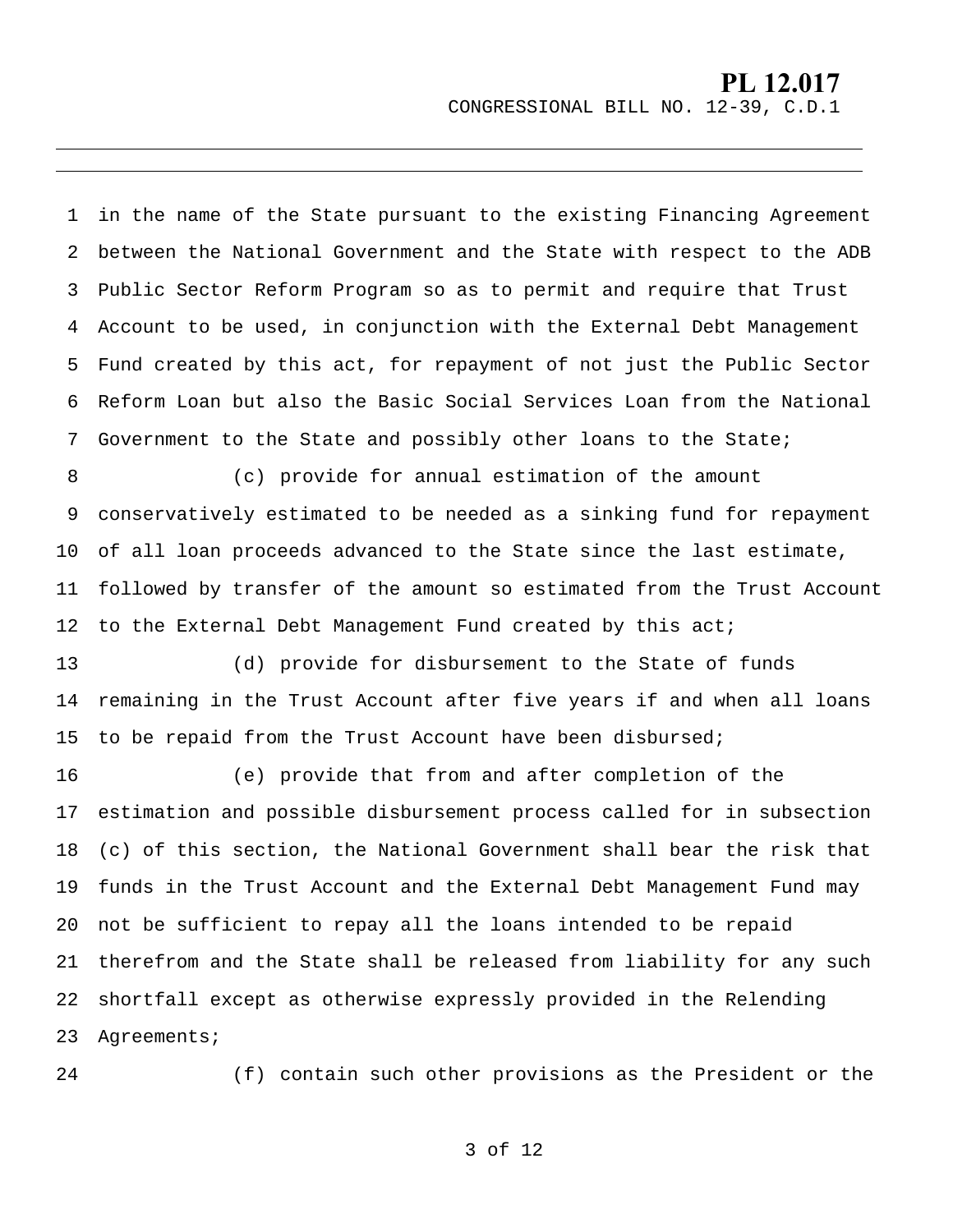CONGRESSIONAL BILL NO. 12-39, C.D.1

1 2 3 4 5 6 7 Bank may require; and (g) are specifically and properly authorized by the Legislature of the State. (2) Except as provided herein or in the loan agreements with the Bank, the form of the Relending Agreement with respect to a particular loan from the Bank shall be the same for all States so as to assure that no State is preferred over any other State. 8 9 10 11 12 13 14 15 16 17 18 19 20 21 22 23 24 Section 6. Delegations. (1) While the President shall remain involved and informed, he may delegate: (a) to the Secretary of the Department of Finance and Administration the authority to negotiate the loan agreements with the Bank, the Relending Agreements with the States, and other relevant documents; (b) to the Secretary of the Department of Finance and Administration the authority to sign any such documents on behalf of the National Government; (c) to the FSM's representative on the Board of the Bank in Manila the authority to sign agreements between the Bank and the National Government on behalf of the FSM; and (d) to such officials as the President deems appropriate the authority to administer various portions of the programs and projects funded by the loan from the Bank. (2) The right to delegate the performance of an act to a person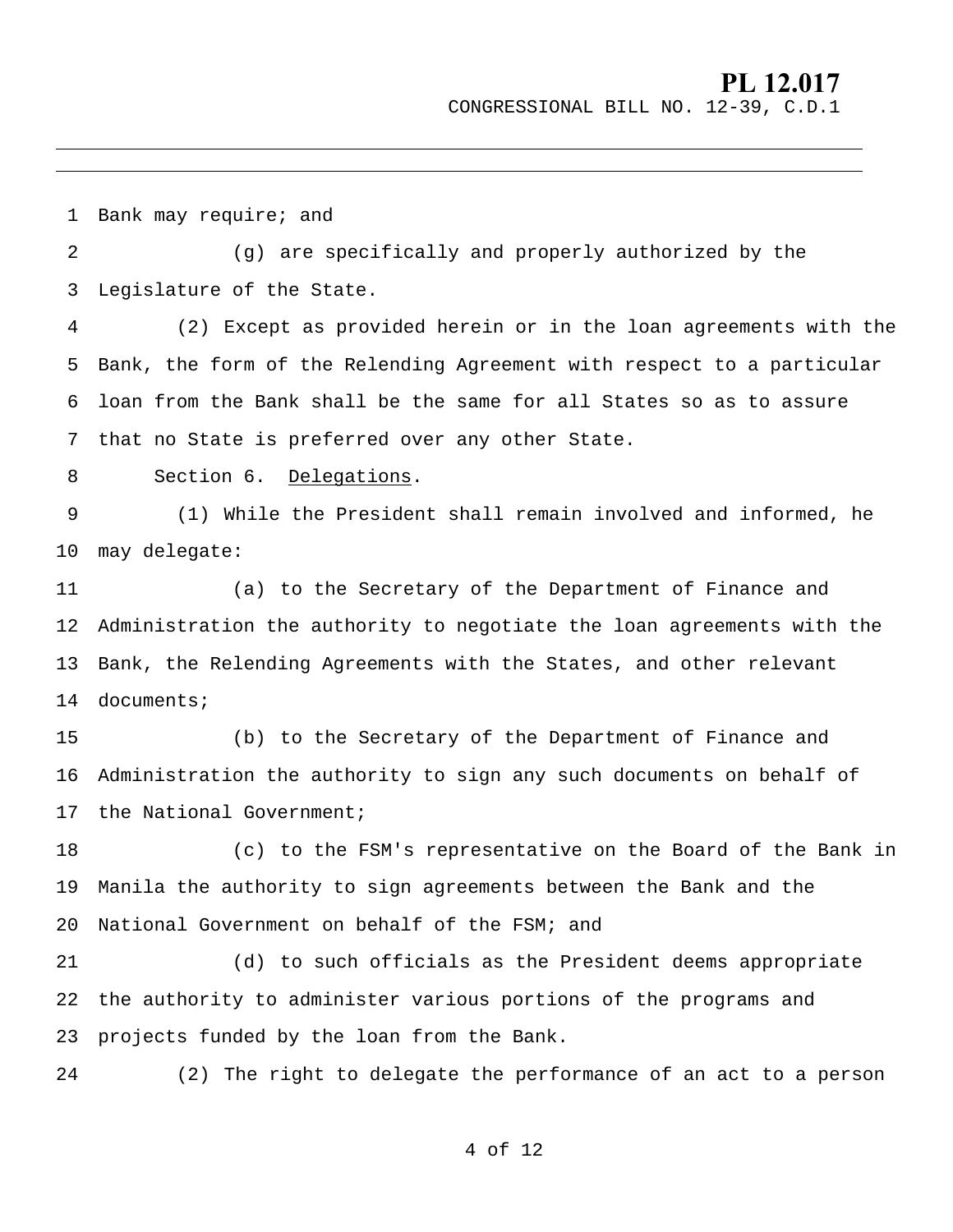CONGRESSIONAL BILL NO. 12-39, C.D.1

1 2 includes the right to ratify the performance of that act by that person after the fact.

3

J.

Section 7. Appropriation of Loan Proceeds.

4 5 6 7 8 9 (1) If and to the extent that such an appropriation is necessary, all sums directly or indirectly received as proceeds of the project loan from the Bank are hereby appropriated for the purpose of funding basic social services projects to the extent and in the manner specified in the loan agreement with the Bank. Such funds may not be obligated until received from or made available by the Bank.

10 11 12 13 14 15 16 17 (2) If and to the extent that such an appropriation is necessary, all sums directly or indirectly received as proceeds of the loan from the Bank and intended for the use of a State are hereby appropriated for the purpose of funding projects in that State to the extent and in the manner specified in the loan agreement with the Bank. Such funds may not be obligated until they have been received from or made available by the Bank and until their use has been further specified through appropriation legislation in the State.

18 19 20 21 22 23 Section 8. Repayment Authorization. The sum of up to \$8,019,000 is hereby authorized to be appropriated in future years when and as necessary for repaying the loans from the Bank if and to the extent that the State Trust Accounts referred to in section 5 of this act and the External Debt Management Fund created hereinafter are insufficient to repay the loan.

24 Section 9. External Debt Management Fund. Title 55 of the Code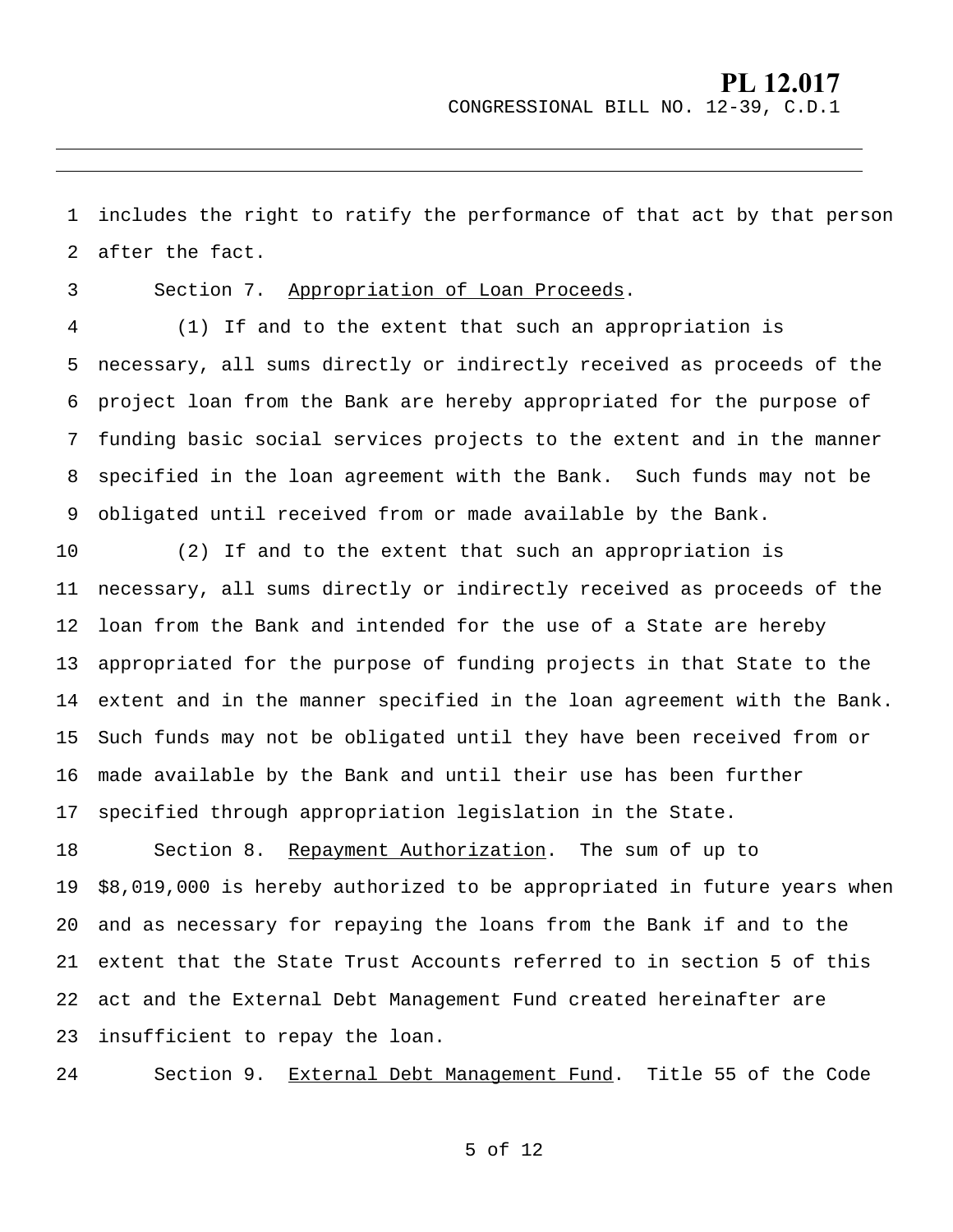CONGRESSIONAL BILL NO. 12-39, C.D.1

1 2 3 of the Federated State of Micronesia, as amended, is hereby further amended by enacting a new subchapter X of chapter 6 entitled "External Debt Management Fund".

J.

4 5 6 Section 10. Title 55 of the Code of the Federated States of Micronesia, as amended, is hereby further amended by enacting a new section 667 of subchapter X of chapter 6 to read as follows:

7 8 9 10 11 12 "Section 667. Establishment. There is hereby created and established an External Debt Management Fund, separate from the General Fund of the FSM and all other funds." Section 11. Title 55 of the Code of the Federated States of Micronesia, as amended, is hereby further amended by enacting a new section 668 of subchapter X of chapter 6 to read as follows: "Section 668. Purpose. The purpose of the Fund is to provide an ongoing fund for the receipt and disbursement of funds associated with the loans from the Asian Development Bank (referred to as the 'Bank' in this subchapter) with 13 14 15 16 17

respect to the Basic Social Services Project, the Public Sector Reform Program, and any other loan from an external lender if the National Government authorizing legislation for that loan provides that the loan is to be repaid out of the Fund, all said loans hereinafter referred to collectively as 22 hot the 'subject\_loans' and individually as a 'subject loan'." 18 19 20 21 23 24 Section 12. Title 55 of the Code of the Federated States of Micronesia, as amended, is hereby further amended by enacting a new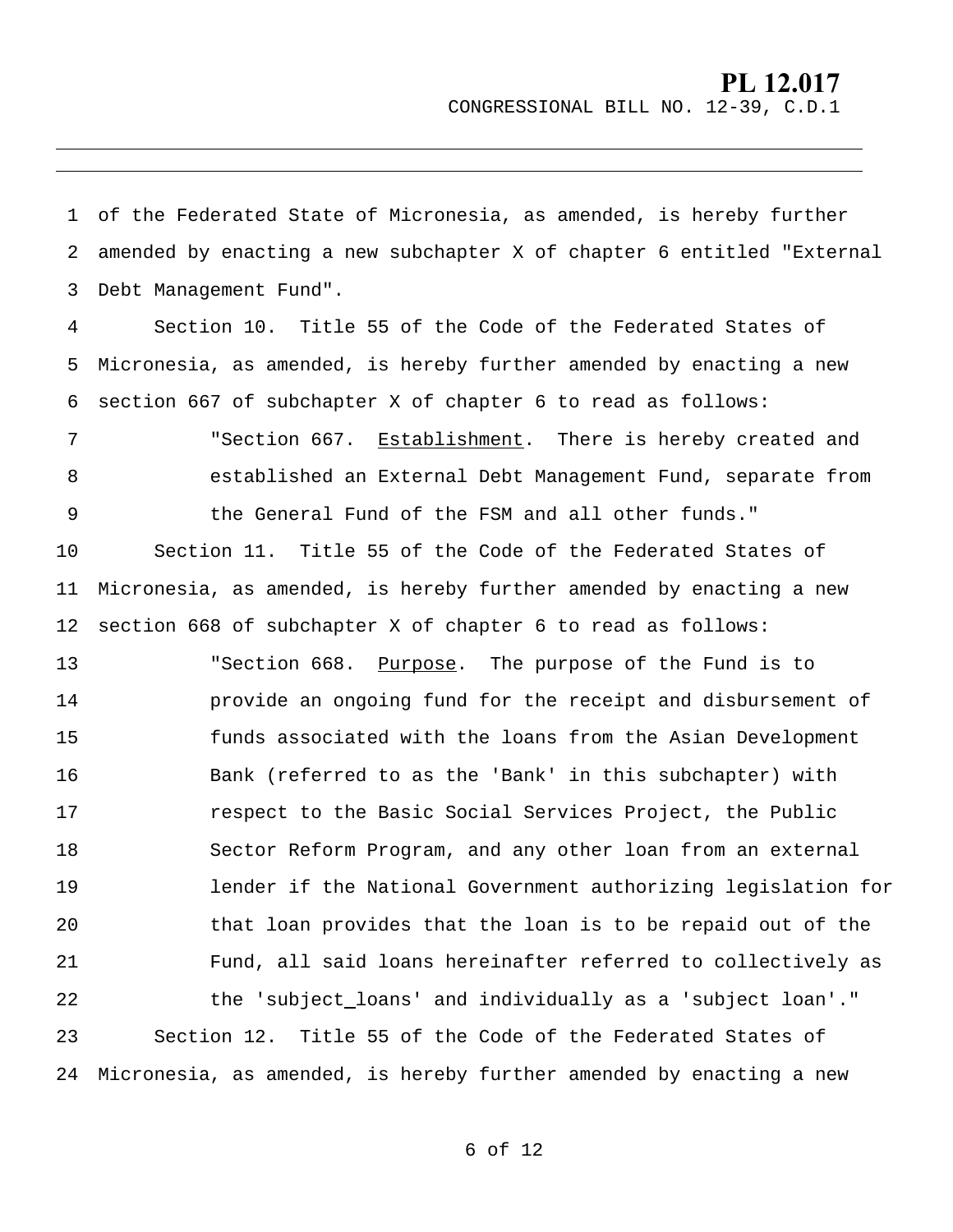### **PL 12.017** CONGRESSIONAL BILL NO. 12-39, C.D.1

1 section 669 of subchapter X of chapter 6 to read as follows: 2 3 4 5 6 7 8 9 10 11 12 13 14 15 16 17 18 "Section 669. Accounts within the Fund. The Fund shall contain the following accounts: (1) a disbursing account for each of the subject loans (except the Public Sector Reform Program loan, as to which all disbursing of loan proceeds has been completed) to receive and disburse the portion of the proceeds of that loan intended for the use of the National Government; (2) a master repayment account for use by the National Government of its own share of the subject loans and in consolidating repayments from the State repayment accounts; (3) a repayment account for each State for use by the National Government on behalf of the State in reserving funds for repayment of the State's share of the subject loans; and (4) such other accounts as may be deemed appropriate." Section 13. Title 55 of the Code of the Federated States of Micronesia, as amended, is hereby further amended by enacting a new section 670 of subchapter X of chapter 6 to read as follows:

19

J.

"Section 670. Deposits.

 $2.0$ 21 22 23 (1) Funds received pursuant to the loan agreements between the Federated States of Micronesia and the external lender with respect to a subject loan shall be deposited in the appropriate disbursing account.

24

(2) Funds appropriated by the National Government for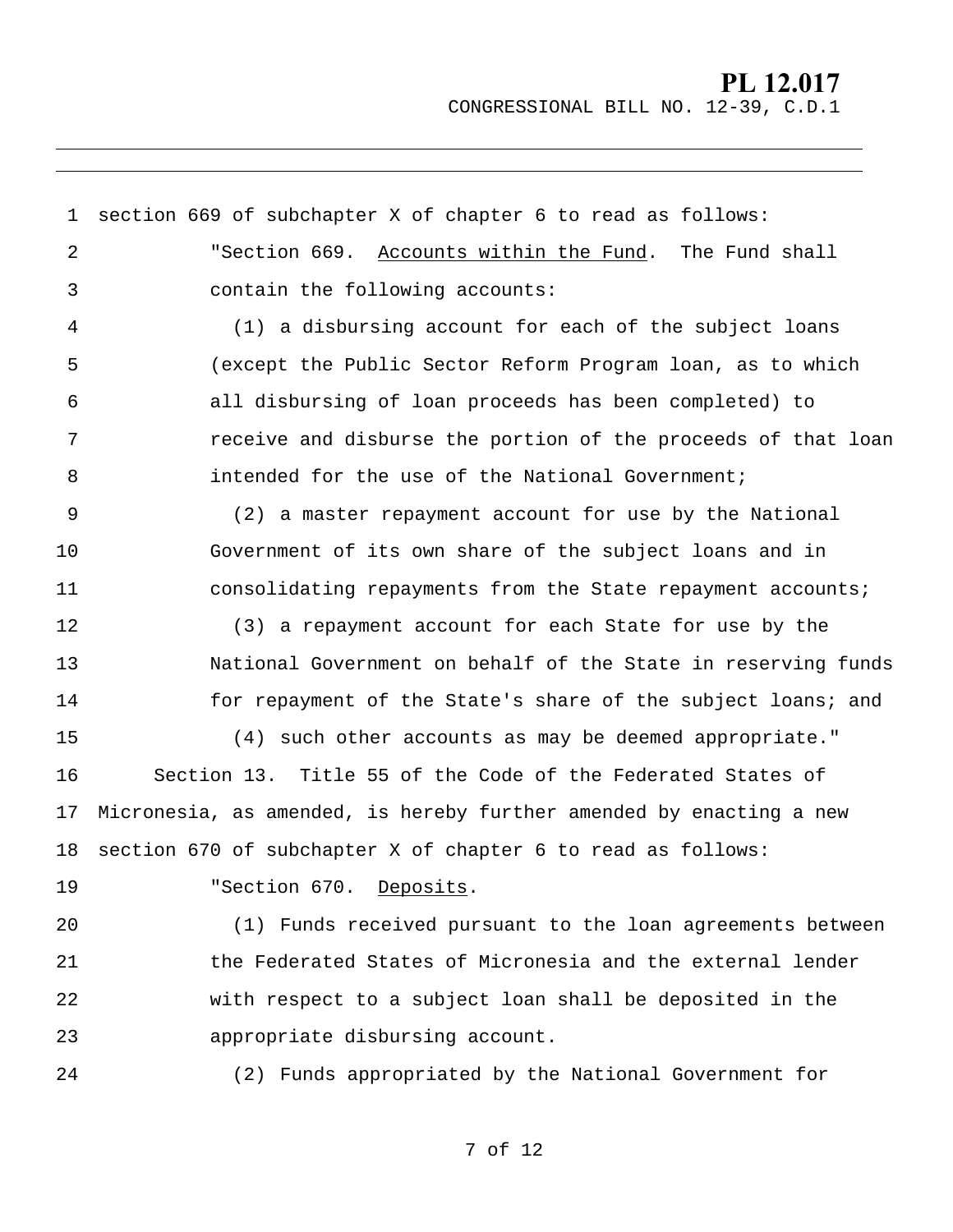CONGRESSIONAL BILL NO. 12-39, C.D.1

1 2 3 4 5 6 7 8 9 10 11 12 13 14 15 16 17 execution of the programs and projects of a subject loan shall be deposited in the appropriate disbursing account. (3) Funds received from a State or from a trust account administered by the National Government on behalf of a State for repayment of the State's portion of a subject loan shall be deposited in the State's repayment account. (4) Funds appropriated by the National Government for repayment of a subject loan shall be deposited in the master repayment account. (5) Funds received from any other source associated with the subject loans shall be deposited in the appropriate account. (6) Investment returns or losses shall remain with the account earning or suffering them." Section 14. Title 55 of the Code of the Federated States of Micronesia, as amended, is hereby further amended by enacting a new section 671 of subchapter X of chapter 6 to read as follows: 18 19 20 21 22 23 24 "Section 671. Disbursements. (1) The Secretary of the Department of Finance and Administration is hereby authorized to make the following disbursements of moneys available in the Fund, without further authorization or appropriation by the Congress of the Federated States of Micronesia, for the following and no other purposes: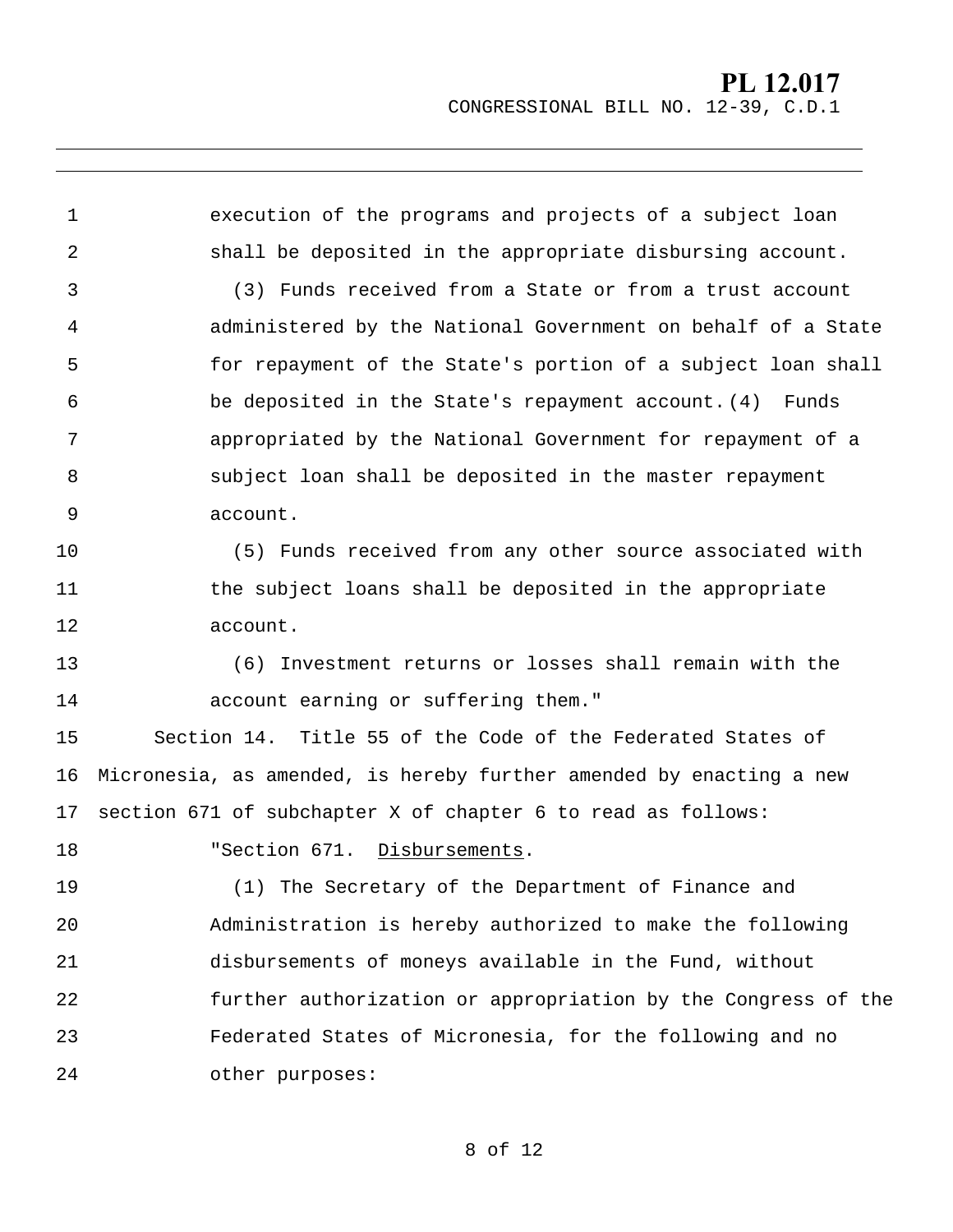CONGRESSIONAL BILL NO. 12-39, C.D.1

| 1  | (a) execution of the programs and projects of the                   |
|----|---------------------------------------------------------------------|
| 2  | subject loans to the extent and in the manner called for in         |
| 3  | the applicable loan agreements or appropriating legislation         |
| 4  | applicable to the subject loan associated with that                 |
| 5  | disbursing account;                                                 |
| 6  | (b) from a disbursing account to the master repayment               |
| 7  | account with respect to any surplus funds remaining after the       |
| 8  | programs and projects associated with that disbursement             |
| 9  | account have been executed;                                         |
| 10 | (c) from the master repayment account for repayment of              |
| 11 | a subject loan in accordance with its terms;                        |
| 12 | (d) from a State repayment account for repayment of a               |
| 13 | subject loan in accordance with its terms;                          |
| 14 | (e) from a State repayment account to the State as                  |
| 15 | called for by written agreement between the State and the           |
| 16 | National Government; or                                             |
| 17 | (f) as otherwise required by law.                                   |
| 18 | (2) Unexpended moneys in the Fund shall not revert to the           |
| 19 | General Fund nor lapse at the end of the fiscal year."              |
| 20 | Section 15. Title 55 of the Code of the Federated States of         |
| 21 | Micronesia, as amended, is hereby further amended by enacting a new |
| 22 | section 672 of subchapter X of chapter 6 to read as follows:        |
| 23 | "Section 672. Administration. The Fund shall be                     |
| 24 | administered by the Secretary of the Department of Finance          |

J.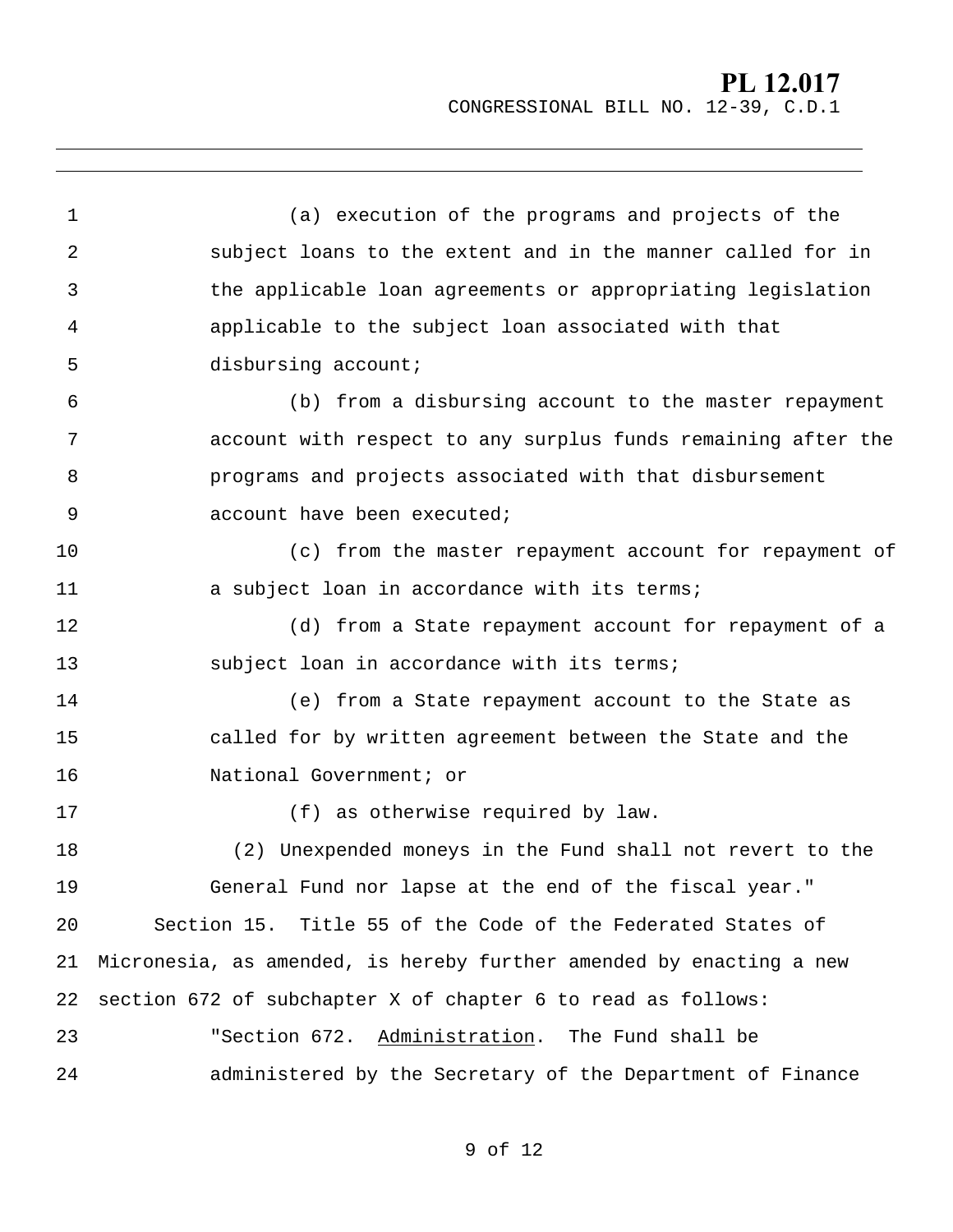CONGRESSIONAL BILL NO. 12-39, C.D.1

1 2 3 4 5 6 7 8 and Administration, who shall administer the fund in accordance with the applicable loan agreements, financing or relending agreements, law, generally accepted accounting standards, and sound financial practices for the effectuation and implementation of the provisions of this subchapter." Section 16. Title 55 of the Code of the Federated States of Micronesia, as amended, is hereby further amended by enacting a new section 673 of subchapter X of chapter 6 to read as follows: 9 10 11 12 13 "Section 673. Annual Report. The President of the Federated States of Micronesia, or his designee, shall report to the Congress of the Federated States of Micronesia and to the Governor of each participating State on the status of the Fund at the close of each fiscal year." 14 15 16 17 18 19 Section 17. Termination of Retirement Fund. Title 52 of the Code of the Federated States of Micronesia, as amended, is hereby further amended by repealing section 508 thereof in its entirety. Funds currently in the National Government Employee's Early Retirement Fund created by that section 508 shall be deposited in the master repayment account of the External Debt Management Fund created by this act. 20 21 22 23 24 Section 18. Allotment and management of funds and lapse date. (1) All funds appropriated by this act shall be allotted, managed, administered and accounted for in accordance with applicable law, including, but not limited to, the Financial Management Act of 1979. The allottee shall be responsible for insuring that these funds,